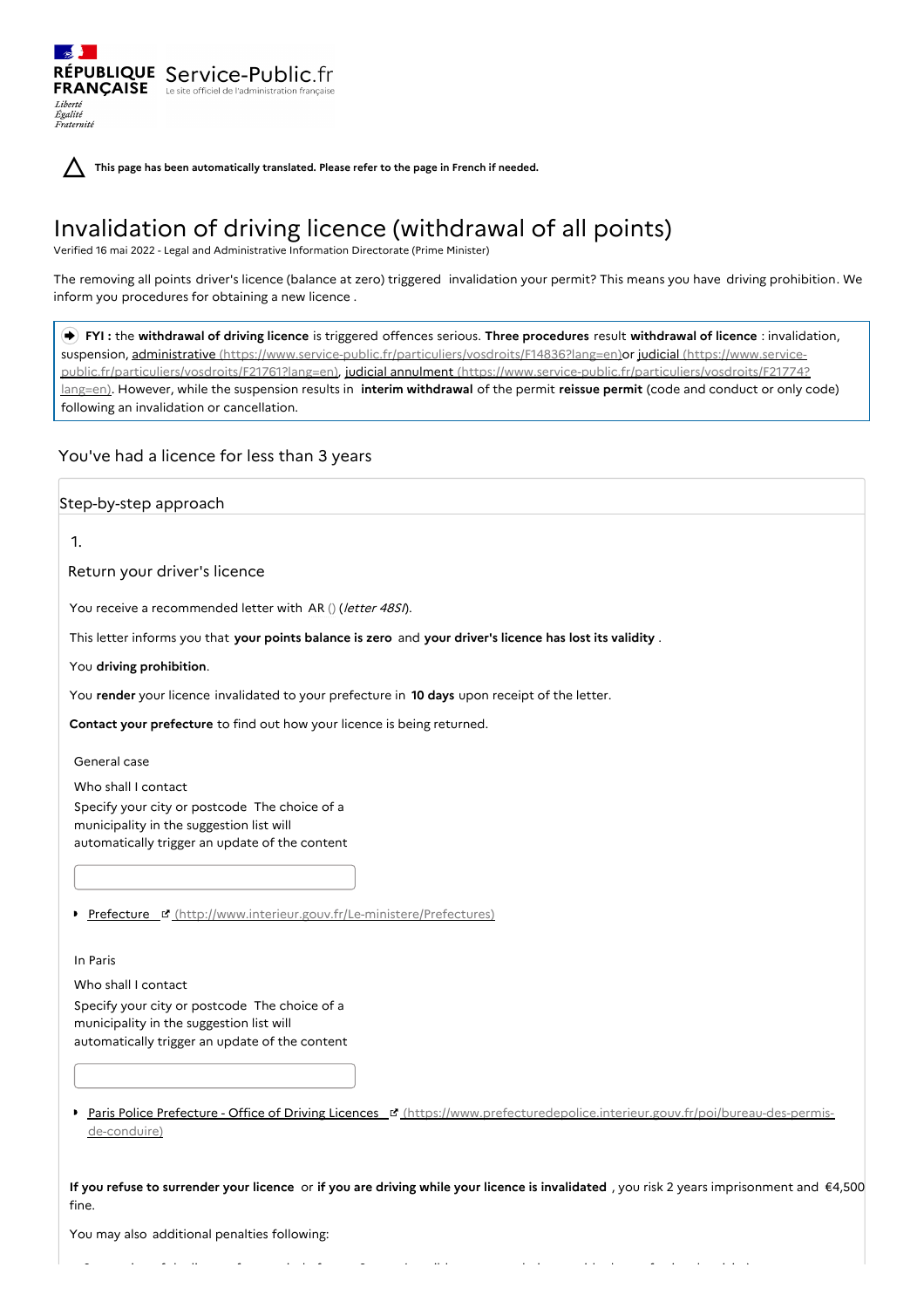- Suspension of the licence for a period of up to 3 years (possible accommodation outside the professional activity)
- Penalty work of general interest [\(https://www.service-public.fr/particuliers/vosdroits/F1407?lang=en\)](https://www.service-public.fr/particuliers/vosdroits/F1407?lang=en)
- **Penalty fine days**
- Prohibition on driving certain vehicles, including vehicles without a licence, for a period not exceeding 5 years
- Obligation to perform, at your own expense, a road safety awareness training (https://www.service-
- [public.fr/particuliers/vosdroits/F14208?lang=en\)](https://www.service-public.fr/particuliers/vosdroits/F14208?lang=en) Confiscation of your vehicle [\(https://www.service-public.fr/particuliers/vosdroits/F21887?lang=en\)](https://www.service-public.fr/particuliers/vosdroits/F21887?lang=en)
- ▶ Obligation to driving with an anti-start ethylotest (EAD) [\(https://www.service-public.fr/particuliers/vosdroits/F2671?lang=en\)](https://www.service-public.fr/particuliers/vosdroits/F2671?lang=en) for up to 5 years.
- $\vee$  How do I challenge the invalidation of the licence?

Recommended letter (letter 48SI) tells you how to appeal.

You can administrative appeal [\(https://www.service-public.fr/particuliers/vosdroits/F2474?lang=en\)](https://www.service-public.fr/particuliers/vosdroits/F2474?lang=en) the Ministry of the Interior and/or appeal to the administrative judge [\(https://www.service-public.fr/particuliers/vosdroits/F2026?lang=en\)](https://www.service-public.fr/particuliers/vosdroits/F2026?lang=en).

Recourse to the Ministry of the Interior can be made online or by mail.

Online

 $\rightarrow$  Make an online appeal regarding the driving licence

Ministry of the Interior

Accessible without the need to create an account.

Go to online service [\(https://recours.permisdeconduire.gouv.fr/\)](https://recours.permisdeconduire.gouv.fr/)

By mail

Who shall I contact

**Ministry of the Interior - National Office of Driving Rights** 

**By mail** Ministry of the Interior National Office of Driving Rights Beauvau Square 75800 Paris Cedex 08

## 2.

Inform your car insurance

You inform your insurance when driving licences are withdrawn [\(https://www.service-public.fr/particuliers/vosdroits/F17611?lang=en\)](https://www.service-public.fr/particuliers/vosdroits/F17611?lang=en).

You must inform him by registered letter with AR () within **15 days** from notification withdrawal of driving licences.

## 3.

## Meet driving ban

Invalidation result **driving prohibition** a vehicle whose driving requires a licence.

You have to wait **6 months** to reissue the permit, or **1 Year** if you have already lost your zero balance licence in the last 5 years.

6 months or 1 year start **from the date of delivery of your licence to the prefect** .

4.

## Take a psychotechnical test

To be able to continue at the end of the driving prohibition period, you must pass a **psychotechnical examination**.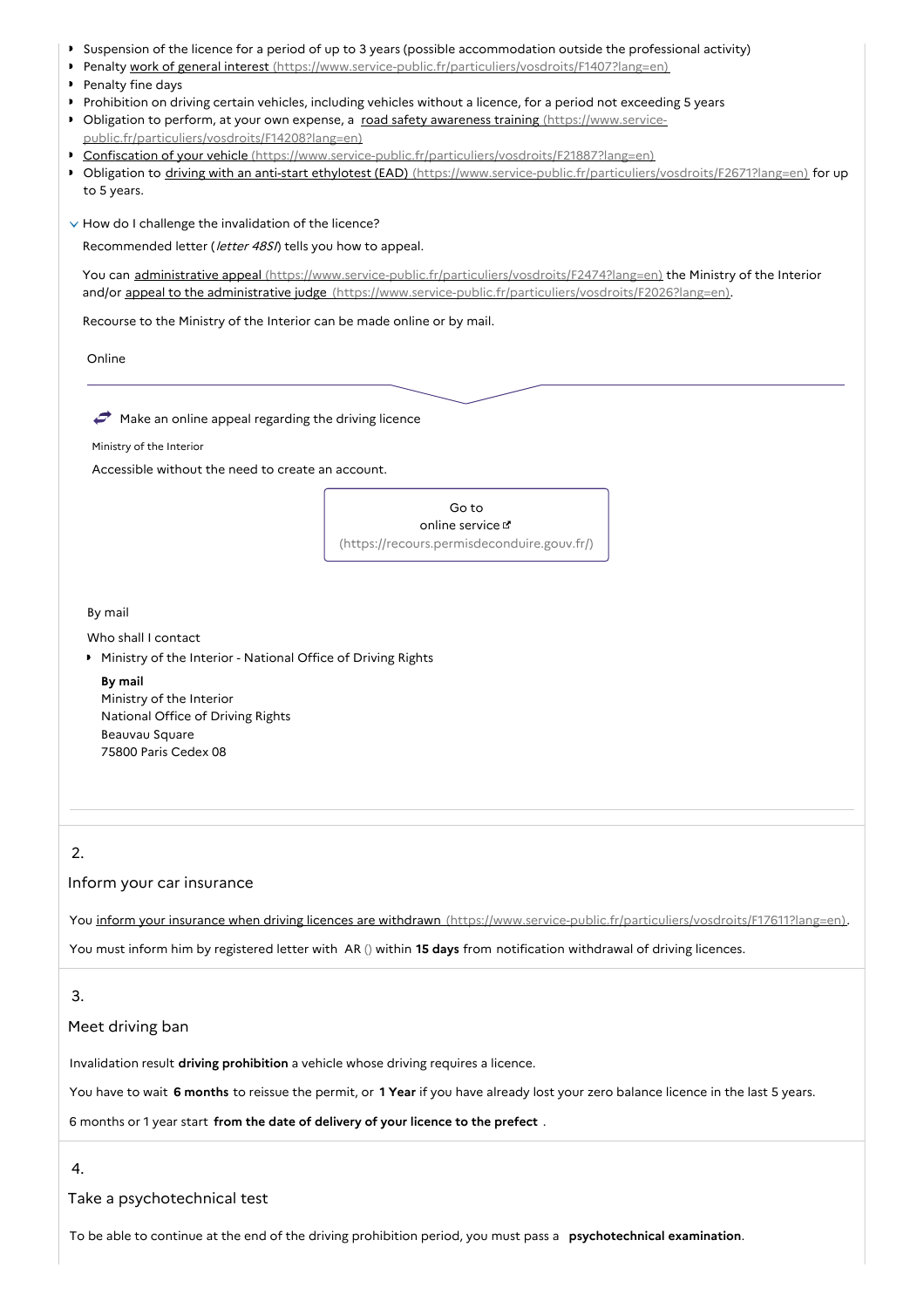You can take the test without waiting for the end of the driving prohibition period.

You **make an appointment** to **psychologist reported to the prefect** .

The examination lasts **minimum 40 minutes**.

It includes **individual maintenance**and one or more **psychotechnical tests**.

The average cost of the psychotechnical examination is €100 about.

The list of registered psychologists is available on prefectural websites.

General case

Who shall I contact Specify your city or postcode The choice of a municipality in the suggestion list will automatically trigger an update of the content

Prefecture ¤ [\(http://www.interieur.gouv.fr/Le-ministere/Prefectures\)](http://www.interieur.gouv.fr/Le-ministere/Prefectures)

#### In Paris

Who shall I contact

Specify your city or postcode The choice of a municipality in the suggestion list will automatically trigger an update of the content

Paris Police Prefecture - Office of Driving Licences [ Nttps://www.prefecturedepolice.interieur.gouv.fr/poi/bureau-des-permisde-conduire)

**Please note :** check the notification invalidation if you need to pass medical exams.

## 5.

Take a medical check

To be able to continue at the end of the driving prohibition period, you must pass a **medical visit**called **medical check**.

You can pass the medical without waiting for the end of the driving prohibition period.

1. Make an appointment

Répondez aux questions successives et les réponses s'afficheront automatiquement

If you have committed an alcohol or narcotics offence

You must make an appointment with the medical board on the website of your prefecture.

It can also be the commission of the department where you committed the offence, by the prefect's decision.

Who shall I contact

Specify your city or postcode The choice of a municipality in the suggestion list will automatically trigger an update of the content

Prefecture & [\(http://www.interieur.gouv.fr/Le-ministere/Prefectures\)](http://www.interieur.gouv.fr/Le-ministere/Prefectures)

Subprefecture [\(http://www.interieur.gouv.fr/Le-ministere/Prefectures\)](http://www.interieur.gouv.fr/Le-ministere/Prefectures)

Paris Police Prefecture - Office of Driving Licences " [\(https://www.prefecturedepolice.interieur.gouv.fr/poi/bureau-des-permis-de](https://www.prefecturedepolice.interieur.gouv.fr/poi/bureau-des-permis-de-conduire)conduire)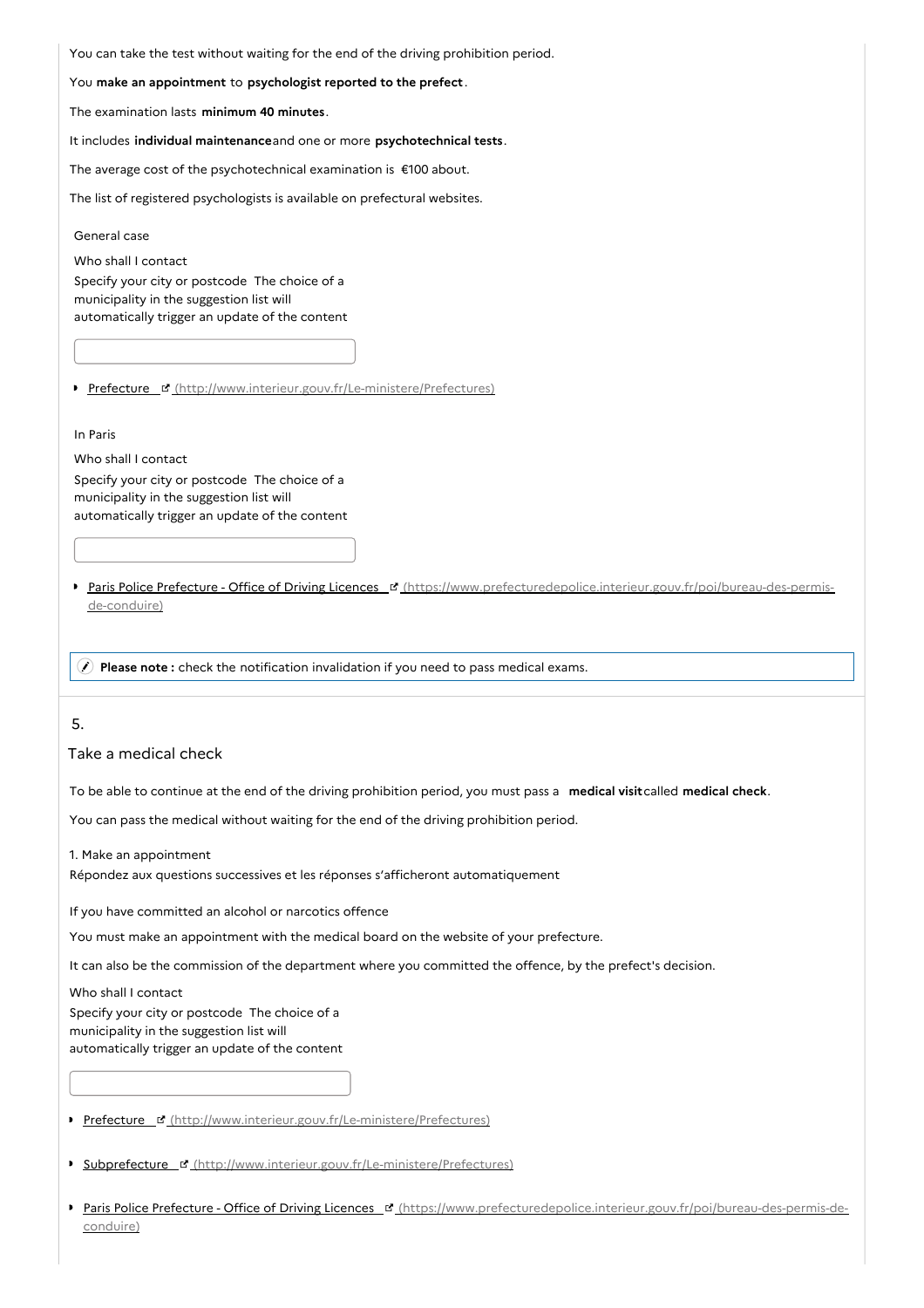#### Other offence

You must contact a city doctor approved by the prefect of your department.

This doctor should not be your attending physician.

You can consult the list of accredited doctors on the websites of the prefectures.

The list of accredited doctors is also available in prefectures, sub-prefectures and in the town halls of certain communes.

 **FYI :** you can take the medical check with a licenced physician in a department other than your home. In this case, it is prudent to include in your file an explanation of the use of a doctor other than that of your department of residence.

2. Prepare documents to be provided

Prepare the following documents for the medical check-up:

- Cerfa form 14880 [\(https://www.service-public.fr/particuliers/vosdroits/R14006?lang=en\)](https://www.service-public.fr/particuliers/vosdroits/R14006?lang=en), pre-filled
- ID
- Licence invalidation decision and letter of notification decision
- Medical examination results if requested in the notification letter
- **D** Outcome of the psychotechnical examination

3. Pass the medical examination

The medical check is on your **fitness cognitive and sensory driving**.

You must present yourself with **results of medical examinations requested** in notification invalidation.

Of **additional reviews** and **advice from qualified health professionals** can be requested.

A licenced physician may also request that you **reviewed by the departmental medical commission** .

You must then make an appointment at your prefecture's website.

Who shall I contact Specify your city or postcode The choice of a municipality in the suggestion list will automatically trigger an update of the content

Prefecture & [\(http://www.interieur.gouv.fr/Le-ministere/Prefectures\)](http://www.interieur.gouv.fr/Le-ministere/Prefectures)

General case

Who shall I contact

Specify your city or postcode The choice of a municipality in the suggestion list will automatically trigger an update of the content

Prefecture ¤ [\(http://www.interieur.gouv.fr/Le-ministere/Prefectures\)](http://www.interieur.gouv.fr/Le-ministere/Prefectures)

In Paris

Who shall I contact

Specify your city or postcode The choice of a municipality in the suggestion list will automatically trigger an update of the content

Paris Police Prefecture - Office of Driving Licences [ G [\(https://www.prefecturedepolice.interieur.gouv.fr/poi/bureau-des-permis](https://www.prefecturedepolice.interieur.gouv.fr/poi/bureau-des-permis-de-conduire)de-conduire)

4. Pay for medical examination

The price of a medical visit is:

- **■** Before a licenced physician: €36
- $\ddot{\phantom{a}}$ Before the medical committee: €50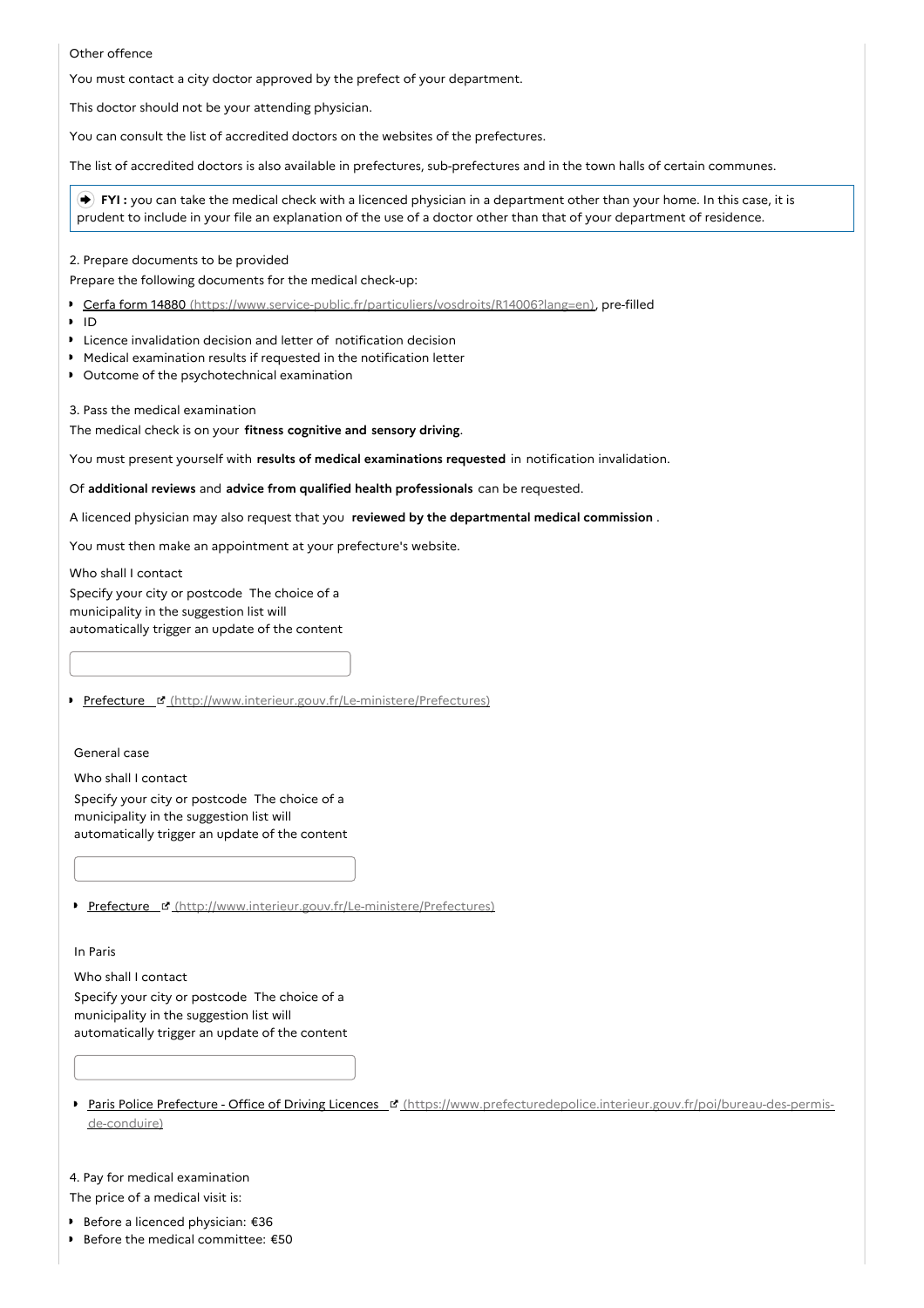Health insurance does not cover the cost of the check or any additional tests.

However, medical check-ups are free of charge for a disabled person with a recognised disability rate of 50% or more.

5. Receive the result of the check

If the opinion is favourable

The medical opinion is given to you.

The medical opinion has a validity of **2 years**.

This document should be attached to your application for the driving licence examination.

If the opinion is unfavourable

A decision of unfitness for driving is yours notified.

The letter specifies the remedies and time limits for appeal.

## 6.

## Ironing the driving licence

If you have your licence **less than 3 years** , you ironing code and conduct [\(https://www.service-public.fr/particuliers/vosdroits/N530?](https://www.service-public.fr/particuliers/vosdroits/N530?lang=en) lang=en).

You can take the tests during the driving ban.

If you had more than one category of licence, you must repeat the practical tests for each category.

The date chosen to calculate the 3-year period is the date of obtaining the 1 <sup>re</sup> category.

 **FYI :** if you pass the licence, you get a trial permit [\(https://www.service-public.fr/particuliers/vosdroits/F2390?lang=en\)](https://www.service-public.fr/particuliers/vosdroits/F2390?lang=en). You then have 6 points for a period of 3 years *probative*.

7.

#### Appeal against unfavourable decision

The letter notifier the decision of the prefect following the medical check indicates how to appeal.

You can appeal to the administrative judge [\(https://www.service-public.fr/particuliers/vosdroits/F2026?lang=en\)](https://www.service-public.fr/particuliers/vosdroits/F2026?lang=en).

You can also refer the matter to the Medical Appeals Board.

Your appeal does not prevent the Prefect's decision from applying.

The committee shall examine you, consult the authorised doctor if necessary and forward its opinion to the Prefect.

If the Prefect makes a negative decision again, you can request a new medical check within 6 months of this decision or make a appeal to administrative judge [\(https://www.service-public.fr/particuliers/vosdroits/F2026?lang=en\)](https://www.service-public.fr/particuliers/vosdroits/F2026?lang=en).

#### General case

Who shall I contact Specify your city or postcode The choice of a municipality in the suggestion list will automatically trigger an update of the content

Prefecture ¤ [\(http://www.interieur.gouv.fr/Le-ministere/Prefectures\)](http://www.interieur.gouv.fr/Le-ministere/Prefectures)

## In Paris

Who shall I contact

Specify your city or postcode The choice of a municipality in the suggestion list will automatically trigger an update of the content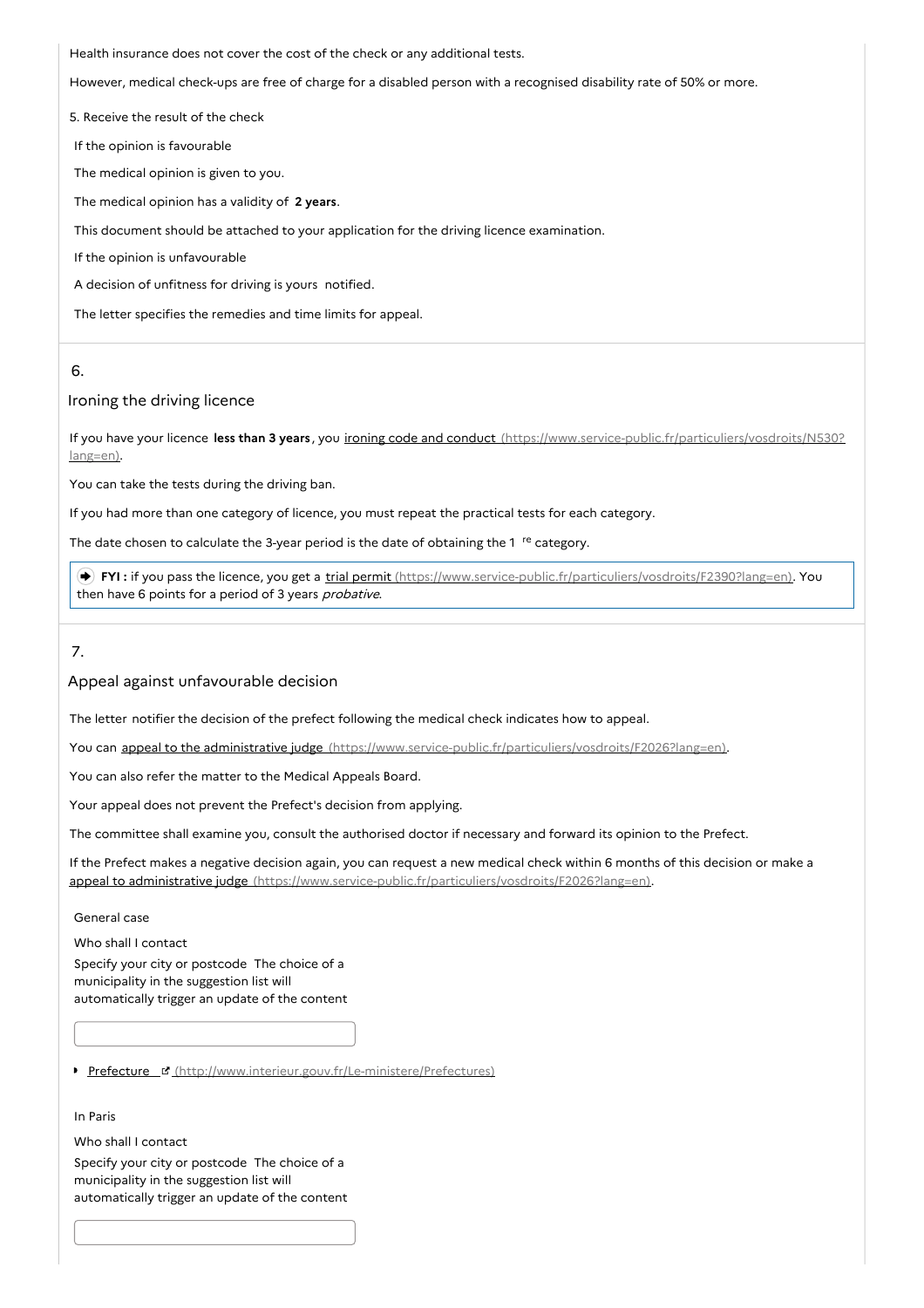Paris Police Prefecture - Office of Driving Licences [d] [\(https://www.prefecturedepolice.interieur.gouv.fr/poi/bureau-des-permis](https://www.prefecturedepolice.interieur.gouv.fr/poi/bureau-des-permis-de-conduire)de-conduire)

## You have been licenced for 3 years or more

#### Step-by-step approach

1.

Return your driver's licence

You receive a recommended letter with AR () (letter 48SI).

This letter informs you that **your points balance is zero** and **your driver's licence has lost its validity** .

You're not allowed to drive anymore.

You **render** your licence invalidated to your prefecture in **10 days** upon receipt of the letter.

**Contact your prefecture** to find out how your licence is being returned.

General case

Who shall I contact

Specify your city or postcode The choice of a municipality in the suggestion list will automatically trigger an update of the content

Prefecture ¤ [\(http://www.interieur.gouv.fr/Le-ministere/Prefectures\)](http://www.interieur.gouv.fr/Le-ministere/Prefectures)

In Paris

Who shall I contact

Specify your city or postcode The choice of a municipality in the suggestion list will automatically trigger an update of the content

Paris Police Prefecture - Office of Driving Licences [ " [\(https://www.prefecturedepolice.interieur.gouv.fr/poi/bureau-des-permis](https://www.prefecturedepolice.interieur.gouv.fr/poi/bureau-des-permis-de-conduire)de-conduire)

#### If you refuse to surrender your licence or if you are driving while your licence is invalidated, you risk 2 years imprisonment and €4,500 fine.

You may also additional penalties following:

- Suspension of the licence for a period of up to 3 years (possible accommodation outside the professional activity)
- Penalty work of general interest [\(https://www.service-public.fr/particuliers/vosdroits/F1407?lang=en\)](https://www.service-public.fr/particuliers/vosdroits/F1407?lang=en)
- Penalty fine days
- Prohibition on driving certain vehicles, including vehicles without a licence, for a period not exceeding 5 years
- Obligation to perform, at your own expense, a road safety awareness training (https://www.service[public.fr/particuliers/vosdroits/F14208?lang=en\)](https://www.service-public.fr/particuliers/vosdroits/F14208?lang=en)
- Confiscation of your vehicle [\(https://www.service-public.fr/particuliers/vosdroits/F21887?lang=en\)](https://www.service-public.fr/particuliers/vosdroits/F21887?lang=en)
- Obligation to driving with an anti-start ethylotest (EAD) [\(https://www.service-public.fr/particuliers/vosdroits/F2671?lang=en\)](https://www.service-public.fr/particuliers/vosdroits/F2671?lang=en) for up to 5 years.
- $\vee$  How do I challenge the invalidation of the licence?

Recommended letter (*letter 48SI*) tells you how to appeal.

You can administrative appeal [\(https://www.service-public.fr/particuliers/vosdroits/F2474?lang=en\)](https://www.service-public.fr/particuliers/vosdroits/F2474?lang=en) the Ministry of the Interior and/or appeal to the administrative judge [\(https://www.service-public.fr/particuliers/vosdroits/F2026?lang=en\)](https://www.service-public.fr/particuliers/vosdroits/F2026?lang=en).

Recourse to the Ministry of the Interior can be made online or by mail.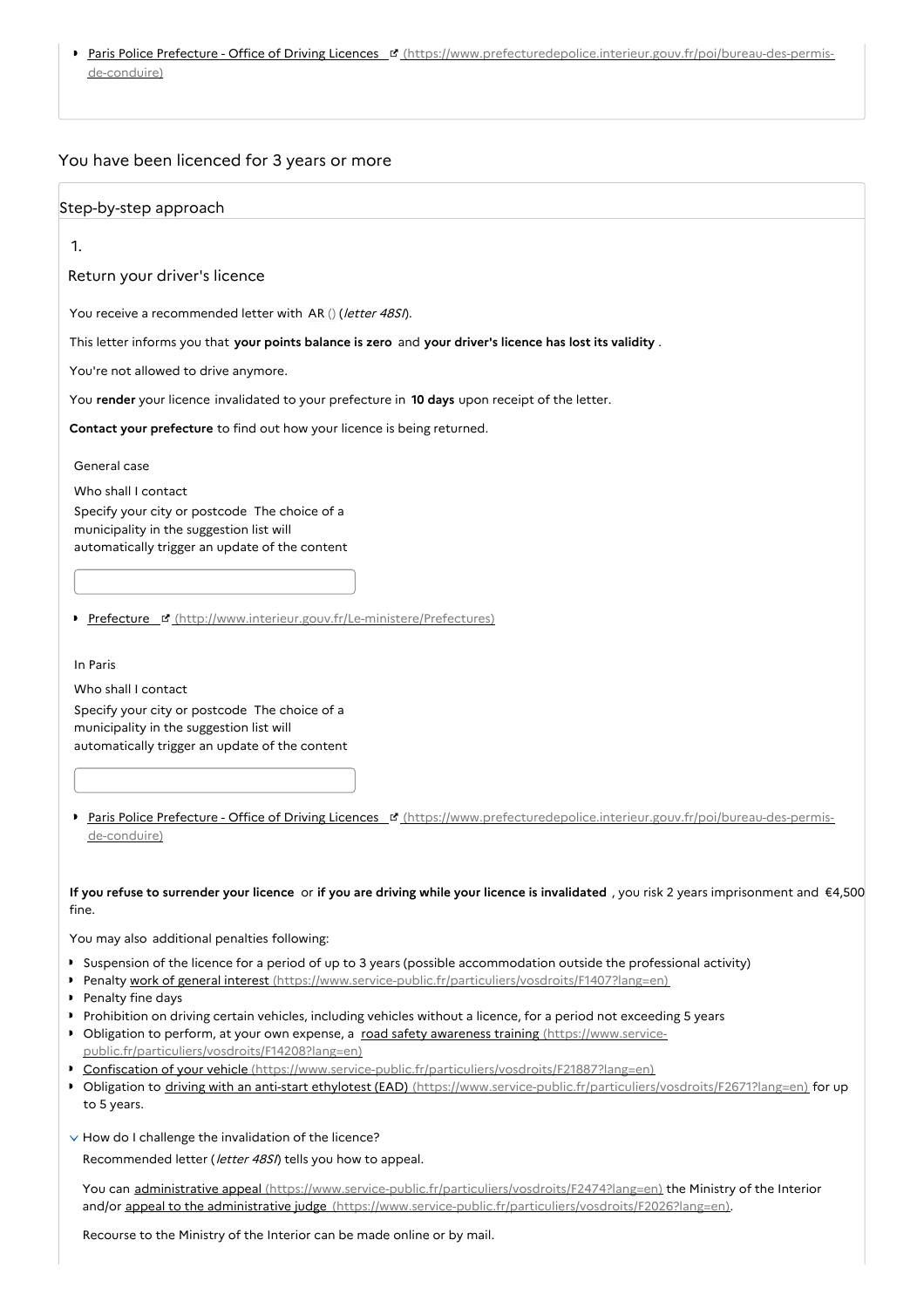

Ministry of the Interior

Accessible without the need to create an account.

Go to online service [\(https://recours.permisdeconduire.gouv.fr/\)](https://recours.permisdeconduire.gouv.fr/)

By mail

Who shall I contact

Ministry of the Interior - National Office of Driving Rights

**By mail** Ministry of the Interior National Office of Driving Rights Beauvau Square 75800 Paris Cedex 08

# 2.

#### Inform your car insurance

You inform your insurance when driving licences are withdrawn [\(https://www.service-public.fr/particuliers/vosdroits/F17611?lang=en\)](https://www.service-public.fr/particuliers/vosdroits/F17611?lang=en).

You must inform him by registered letter with AR () within **15 days** from notification withdrawal of driving licences.

3.

#### Meet driving ban

Invalidation result **driving prohibition** a vehicle whose driving requires a licence.

You have to wait **6 months** to reissue the permit, or **1 Year** if you have already lost your zero balance licence in the last 5 years.

6 months or 1 year start **from the date of delivery of your licence to the prefect** .

#### 4.

## Take a psychotechnical test

If you wish to drive at the end of the driving prohibition period, you must pass a **psychotechnical examination**.

You can take the test without waiting for the end of the driving prohibition period.

#### You **make an appointment** to **psychologist reported to the prefect** .

The examination lasts **minimum 40 minutes**.

It includes **individual maintenance**and one or more **psychotechnical tests**.

The average cost of the psychotechnical examination is €100 about.

The list of registered psychologists is available on prefectural websites.

#### General case

Who shall I contact Specify your city or postcode The choice of a municipality in the suggestion list will automatically trigger an update of the content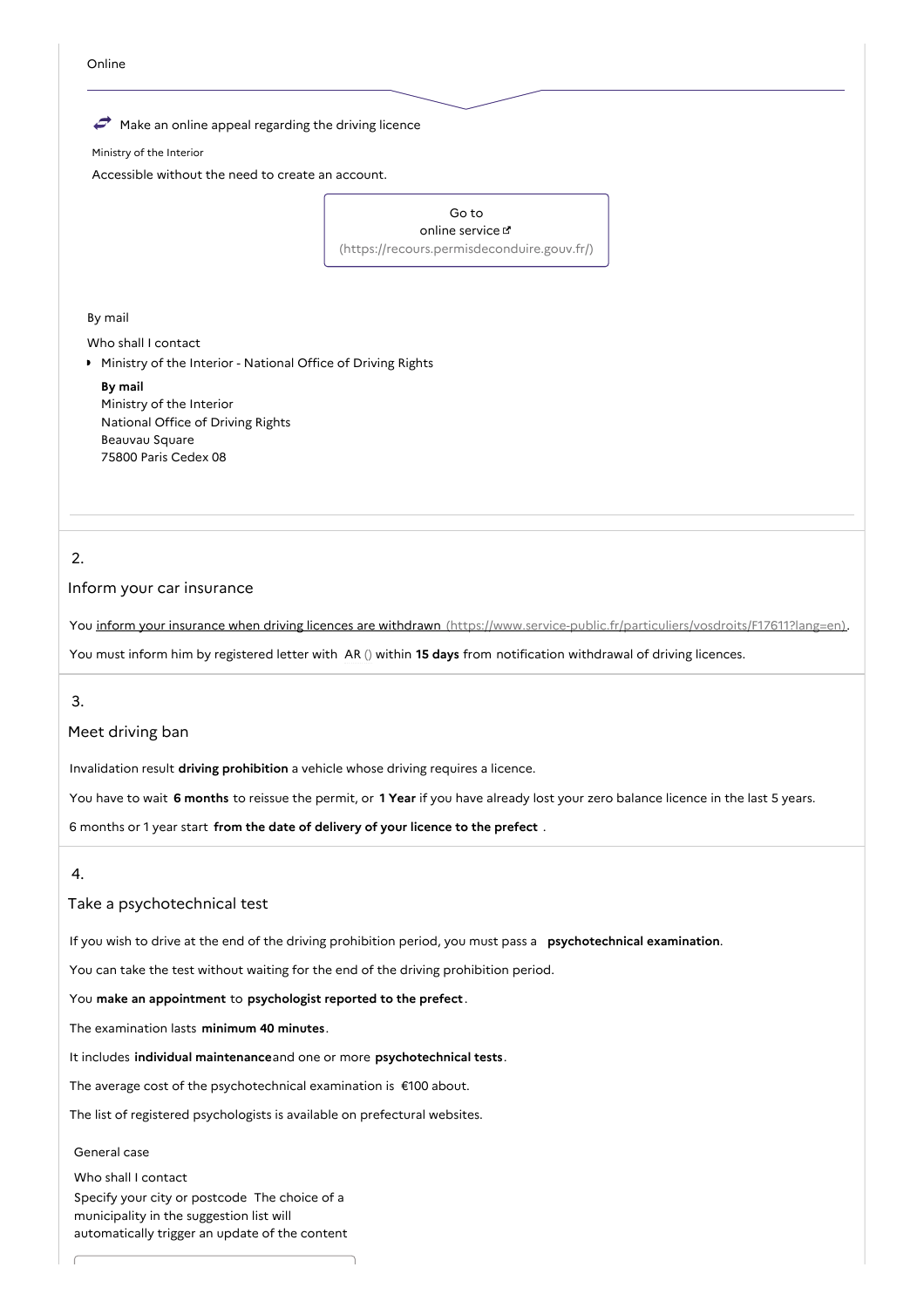Prefecture ¤ [\(http://www.interieur.gouv.fr/Le-ministere/Prefectures\)](http://www.interieur.gouv.fr/Le-ministere/Prefectures)

#### In Paris

Who shall I contact

Specify your city or postcode The choice of a municipality in the suggestion list will automatically trigger an update of the content

Paris Police Prefecture - Office of Driving Licences [ " [\(https://www.prefecturedepolice.interieur.gouv.fr/poi/bureau-des-permis](https://www.prefecturedepolice.interieur.gouv.fr/poi/bureau-des-permis-de-conduire)de-conduire)

**Please note :** check the invalidation notification letter for additional medical examinations.

## 5.

## Take a medical check

If you wish to drive at the end of the driving prohibition period, you must pass a **medical visit**called **medical check**.

You can pass the medical without waiting for the end of the driving prohibition period.

1. Make an appointment

Répondez aux questions successives et les réponses s'afficheront automatiquement

If you have committed an alcohol or narcotics offence

You must make an appointment with the medical board on the website of your prefecture.

It can also be the commission of the department where you committed the offence, by the prefect's decision.

Who shall I contact Specify your city or postcode The choice of a municipality in the suggestion list will automatically trigger an update of the content

- Prefecture & [\(http://www.interieur.gouv.fr/Le-ministere/Prefectures\)](http://www.interieur.gouv.fr/Le-ministere/Prefectures)
- Subprefecture [\(http://www.interieur.gouv.fr/Le-ministere/Prefectures\)](http://www.interieur.gouv.fr/Le-ministere/Prefectures)
- Paris Police Prefecture Office of Driving Licences <sup>e</sup> [\(https://www.prefecturedepolice.interieur.gouv.fr/poi/bureau-des-permis-de](https://www.prefecturedepolice.interieur.gouv.fr/poi/bureau-des-permis-de-conduire)conduire)

#### Other offence

You must contact a city doctor approved by the prefect of your department.

This doctor should not be your attending physician.

You can consult the list of accredited doctors on the websites of the prefectures.

The list of accredited doctors is also available in prefectures, sub-prefectures and in the town halls of certain communes.

 **FYI :** you can take the medical check with a licenced physician in a department other than your home. In this case, it is prudent to include in your file an explanation of the use of a doctor other than that of your department of residence.

2. Prepare documents to provide

On the day of the check, prepare the following documents:

- ▶ Cerfa form 14880 [\(https://www.service-public.fr/particuliers/vosdroits/R14006?lang=en\)](https://www.service-public.fr/particuliers/vosdroits/R14006?lang=en), pre-filled
- ID

Licence invalidation decision and letter of notification decision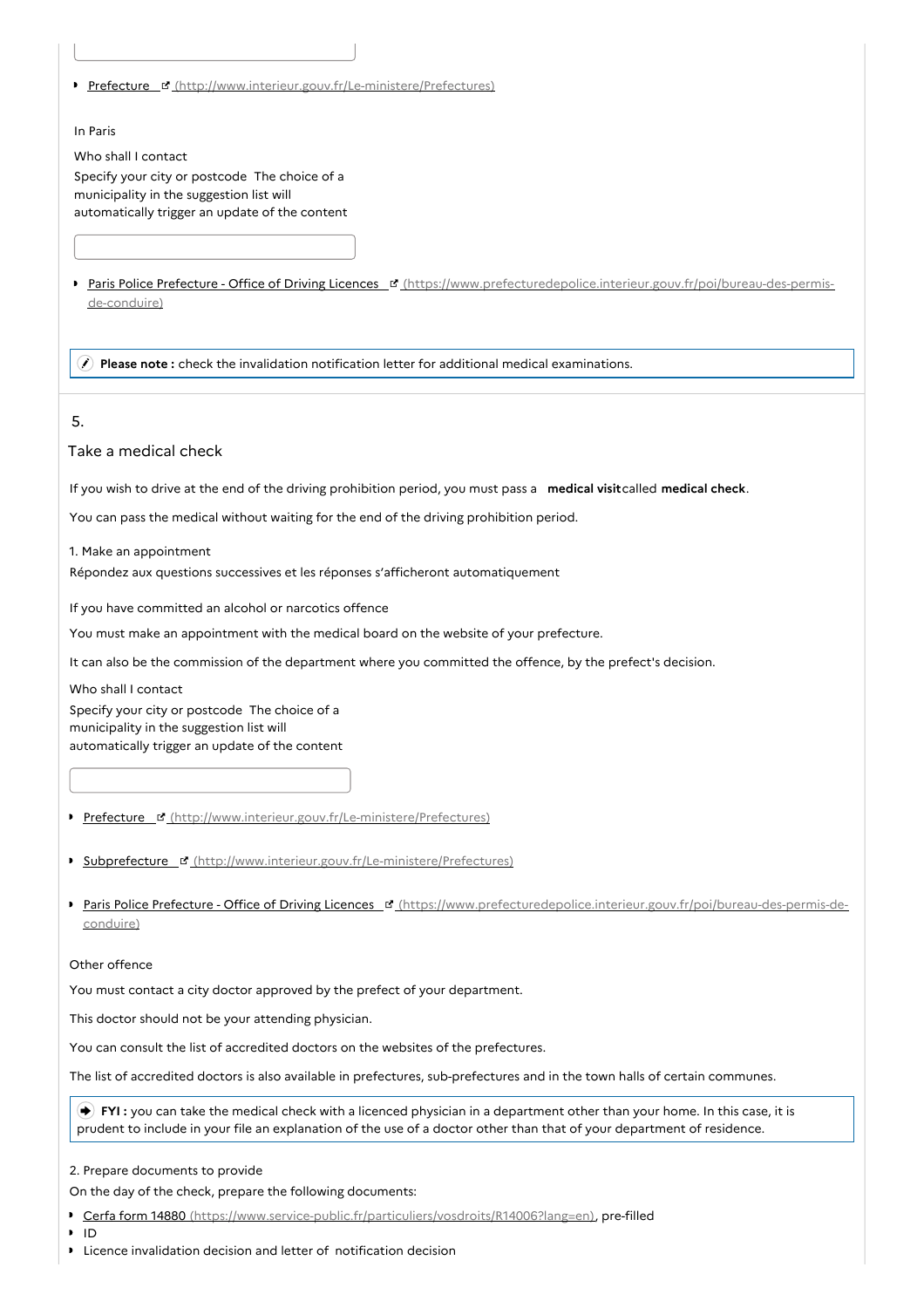- Results of biological examinations if requested in the notification letter
- **D** Outcome of the psychotechnical examination

3. Pass the medical examination

The medical check is on your **fitness cognitive and sensory driving**.

You must present yourself with **results of medical examinations requested** in notification invalidation.

Of **additional reviews** and **advice from qualified health professionals** can be requested.

A licenced physician may also request that you **reviewed by the departmental medical commission** .

You must then make an appointment at your prefecture's website.

Who shall I contact

Specify your city or postcode The choice of a municipality in the suggestion list will automatically trigger an update of the content

Prefecture & [\(http://www.interieur.gouv.fr/Le-ministere/Prefectures\)](http://www.interieur.gouv.fr/Le-ministere/Prefectures)

4. Pay for medical examination

The price of a medical visit is:

- Before a licenced physician: €36
- Before the medical committee: €50

Health insurance does not cover the cost of the check or any additional tests.

However, medical check-ups are free of charge for a disabled person with a recognised disability rate of 50% or more.

5. Receive the result of the check

If the opinion is favourable

The medical opinion is given to you.

The medical opinion has a validity of **2 years**.

This document should be attached to your application for the driving licence examination.

If the opinion is unfavourable

A decision of unfitness for driving is yours notified.

The letter specifies the remedies and time limits for appeal.

### 6.

## Retry Code

If you got your licence **for 3 years or more** only theoretical test (code) [\(https://www.service-public.fr/particuliers/vosdroits/F33694?](https://www.service-public.fr/particuliers/vosdroits/F33694?lang=en) lang=en) provided that **2** following:

- Duration invalidation of your licence **less than 1 year**. In general, the invalidation time is **6 months**.
- You sign up for the code test **9 months** upon delivery of your licence to the prefecture.

You can take the test during the driving prohibition period.

**→ FYI** : if you pass the code, you get a trial permit [\(https://www.service-public.fr/particuliers/vosdroits/F2390?lang=en\)](https://www.service-public.fr/particuliers/vosdroits/F2390?lang=en) : you have 6 points during a 3-year probationary period. You get back the licence categories you had before invalidation. However, if you had the A permit, you only get the A2 permit.

## 7.

Appeal against unfavourable decision

The letter notifier the decision of the prefect following the medical check indicates how to appeal.

You can appeal to the administrative judge [\(https://www.service-public.fr/particuliers/vosdroits/F2026?lang=en\)](https://www.service-public.fr/particuliers/vosdroits/F2026?lang=en).